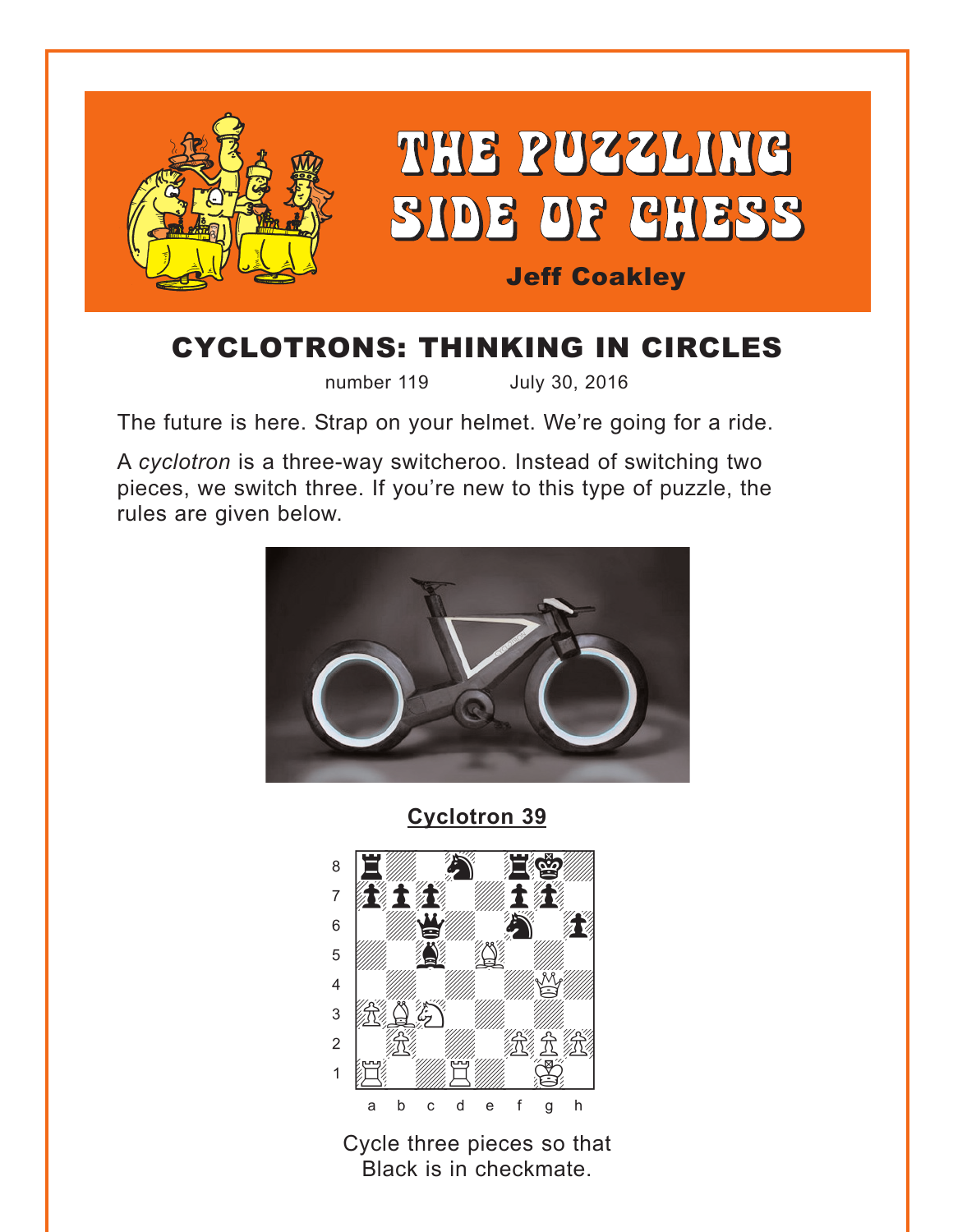#### **CYCLOTRONS**

<span id="page-1-0"></span>Switch the position of three pieces so that Black is in checkmate. No actual chess moves are made. The pieces simply swap squares. The pieces trade places in a "cycle". Piece A goes to square B, piece B goes to square C, and piece C goes to square A.

Any three pieces can trade places. Colours do not matter. The cycled pieces can be all white, all black, or a mix of both. Cycling the black king is a common trick.

The position after the cycle must be legal. This rule implies several things.

- a) A pawn cannot be on the 1st or 8th rank.
- b) Both kings cannot be in check.
- c) There must be a way to reach the position with a legal white move. Impossible checks, especially double checks, are a frequent "violation".
- d) In some cases, retrograde analysis is required to decide if the position after a cycle is legal.



**Cyclotron 40** 



Cycle three pieces so that Black is in checkmate.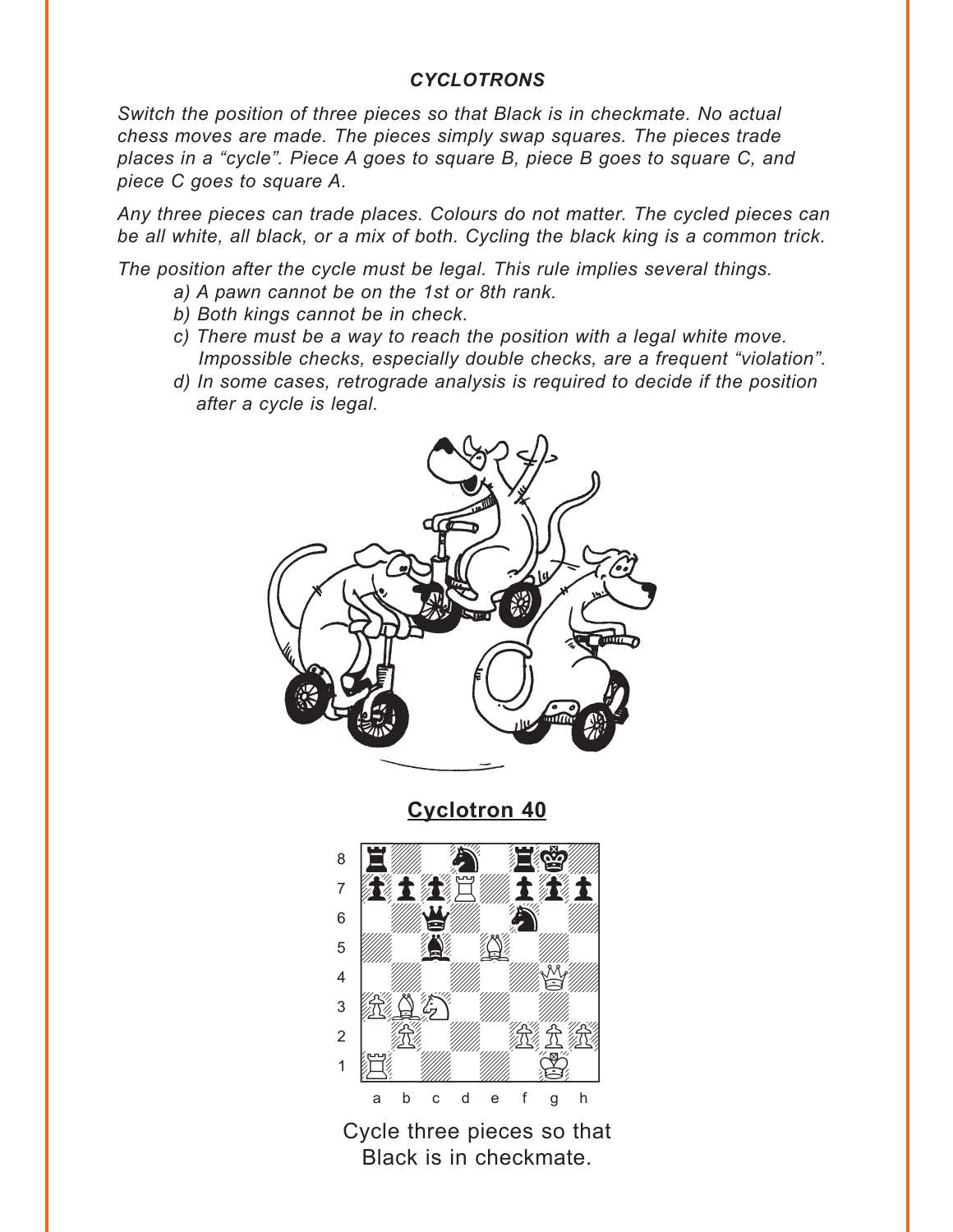<span id="page-2-0"></span>

The Revolutionary Spokeless Smart Bike Cyclotron Cycles (Nice, France) www.cyclotronbike.com

**Cyclotron 41** 



Cycle three pieces so that Black is in checkmate.

For more information on ordinary switcheroos, see column 4.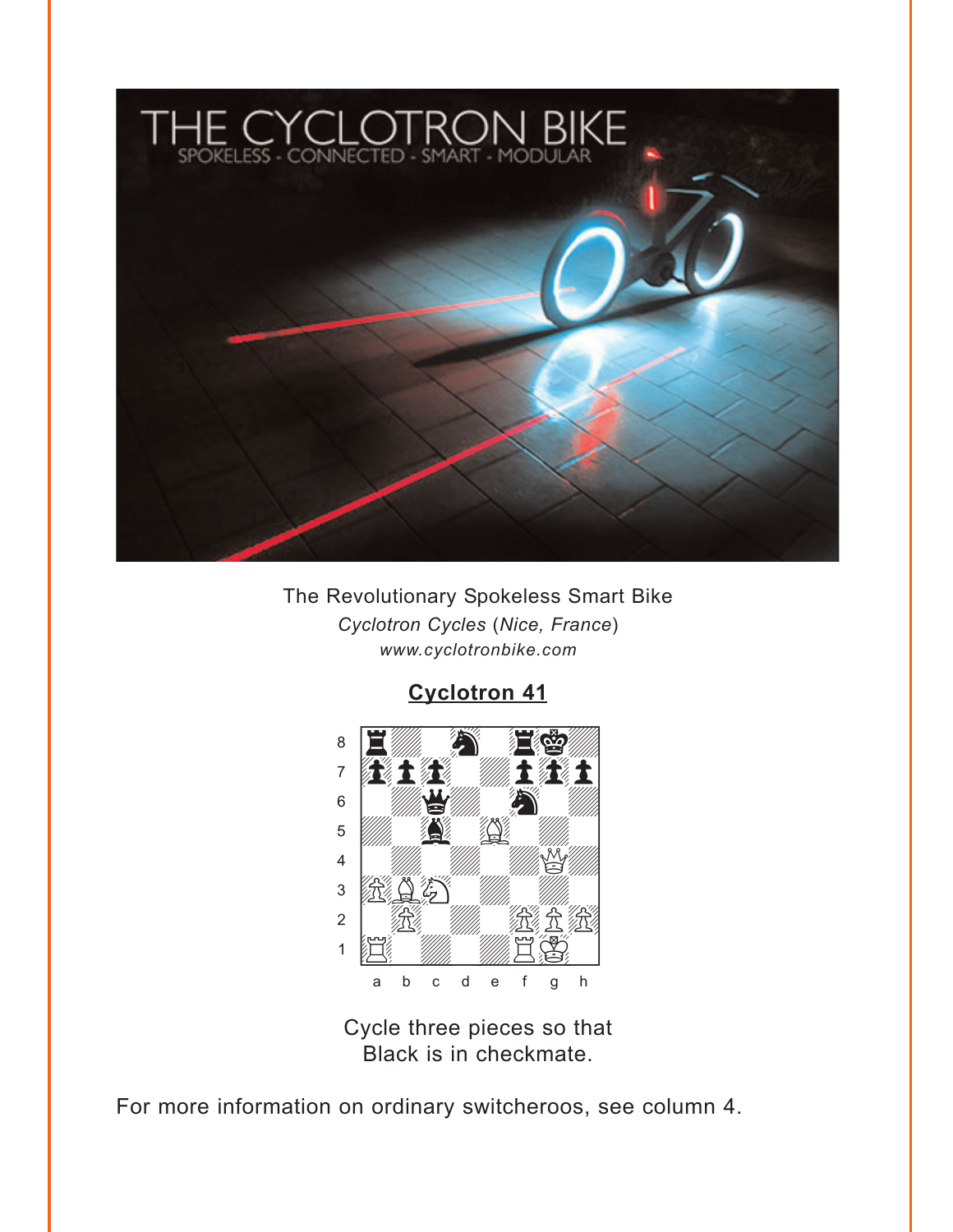### **Cyclotron 42**

<span id="page-3-0"></span>

Cycle three pieces so that Black is in checkmate.

A cyclotron is a particle accelerator. It was invented by Ernest Lawrence in 1932 at the University of California, Berkeley. Among other things, it has been used to produce the element plutonium.



Berkeley 1939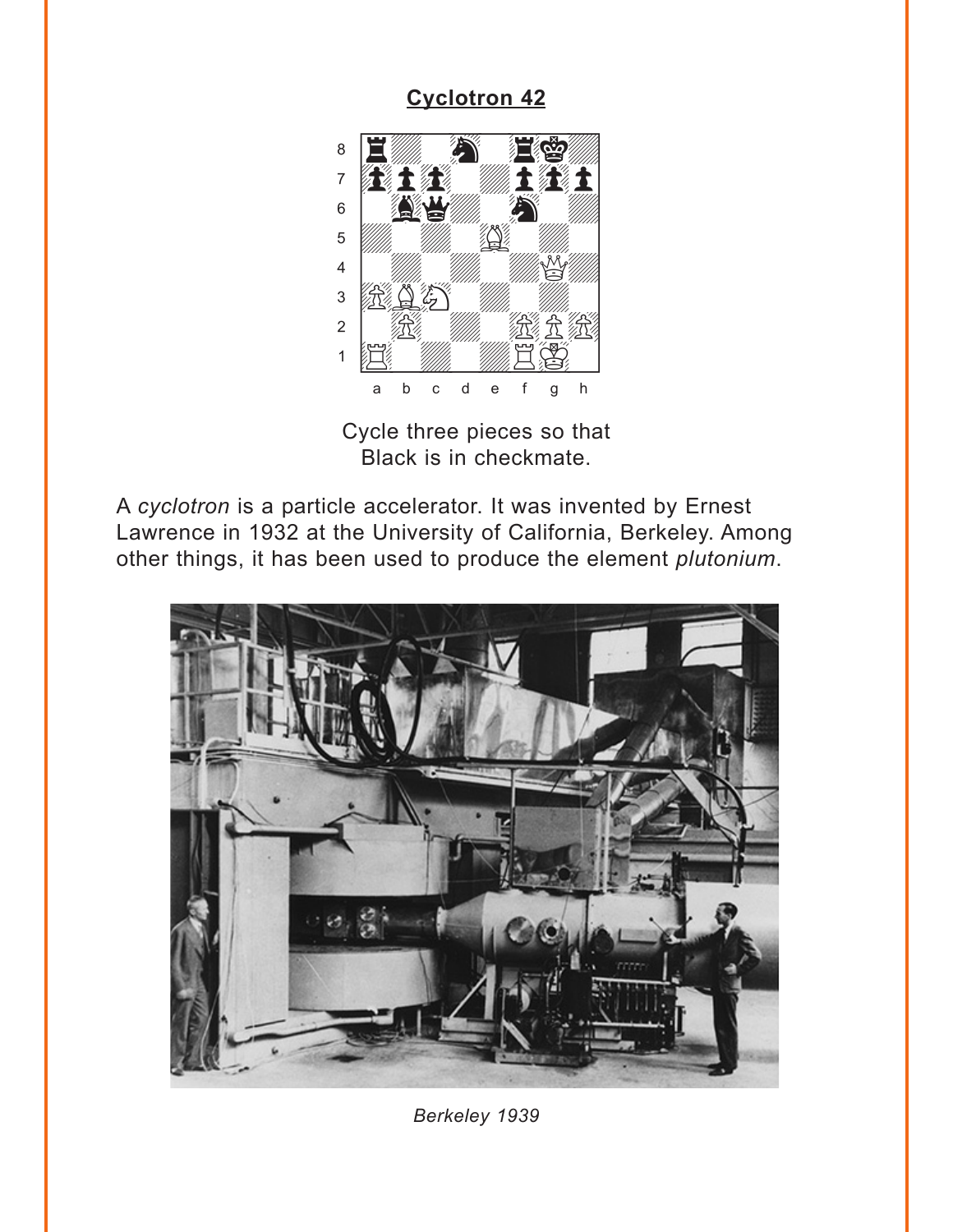## <span id="page-4-0"></span>**SOLUTIONS**

All cyclotrons by J. Coakley. Puzzling Side of Chess (2016).

**PDF hyperlinks.** You can advance to the solution of any puzzle by clicking on the underlined title above the diagram. To return to the puzzle, click on the title above the solution diagram.

**Archives.** Other columns with similar problems can be found in the Puzzling Side archives (55, 89, 92, 95).



#### Cyclotron 39

Ra1→b3 Bb3→g8 Kg8→a1

The illegal cycle  $Rd1 \rightarrow d8$  Nd8 $\rightarrow g8$  Kg8 $\rightarrow d1$  is triple check.

The order in which the pieces are cycled is not important. The resulting position will still be the same. See diagram below.

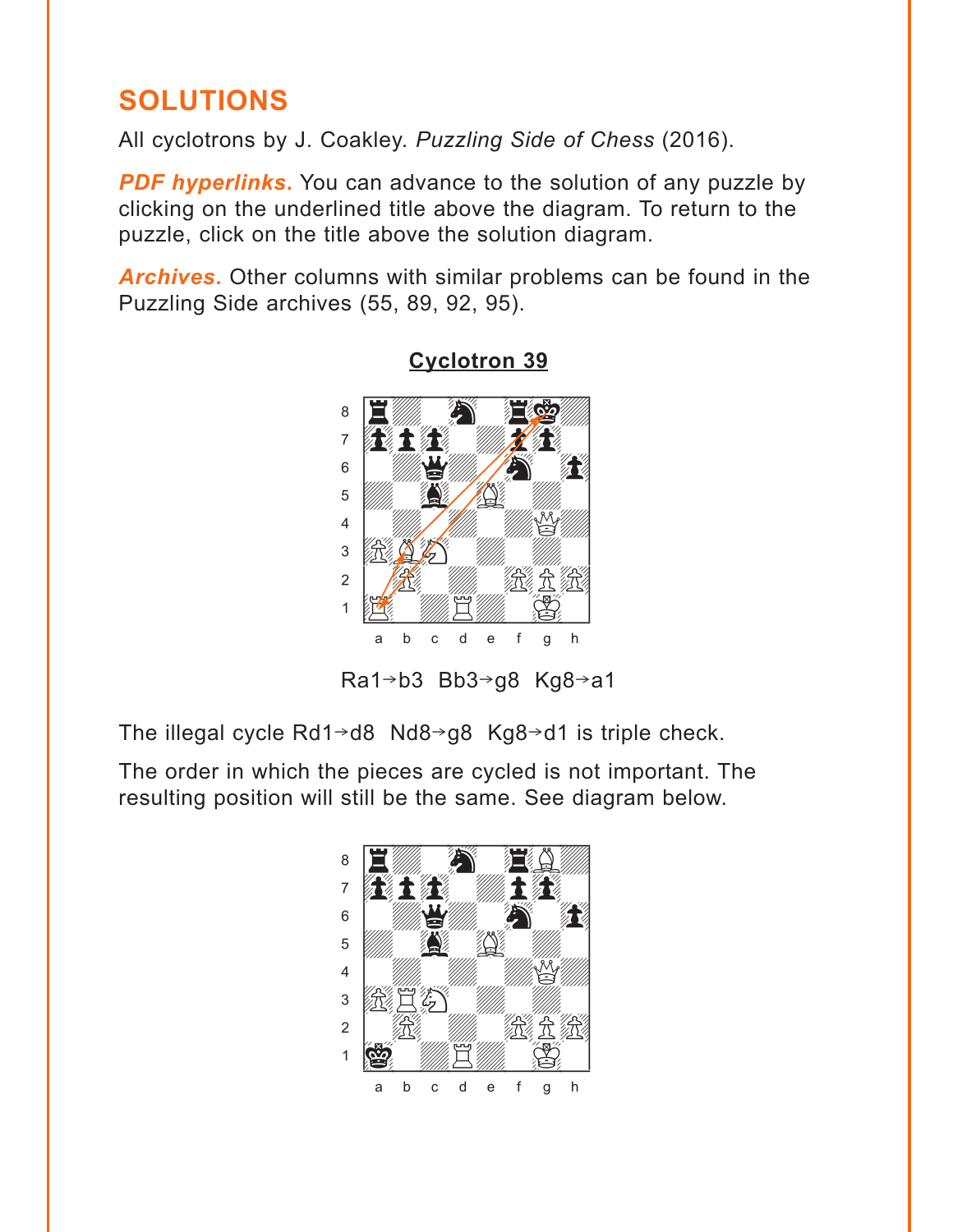## **Cyclotron 40**

<span id="page-5-0"></span>





**Cyclotron 41** 



Kg1→c3 Nc3→g8 Kg8→g1

The cycles Kg1→b3 Bb3→g8 Kg8→g1 and Ra1→b3 Bb3→g8  $Kg8 \rightarrow a1$  are illegal because a white bishop cannot be on g8 with black pawns on f7 g7 h7.

The cycle Kg1 $\rightarrow$ a8 Ra8 $\rightarrow$ g8 Kg8 $\rightarrow$ g1 is illegal because the white king could not "get inside" the black pawn structure to reach a8.